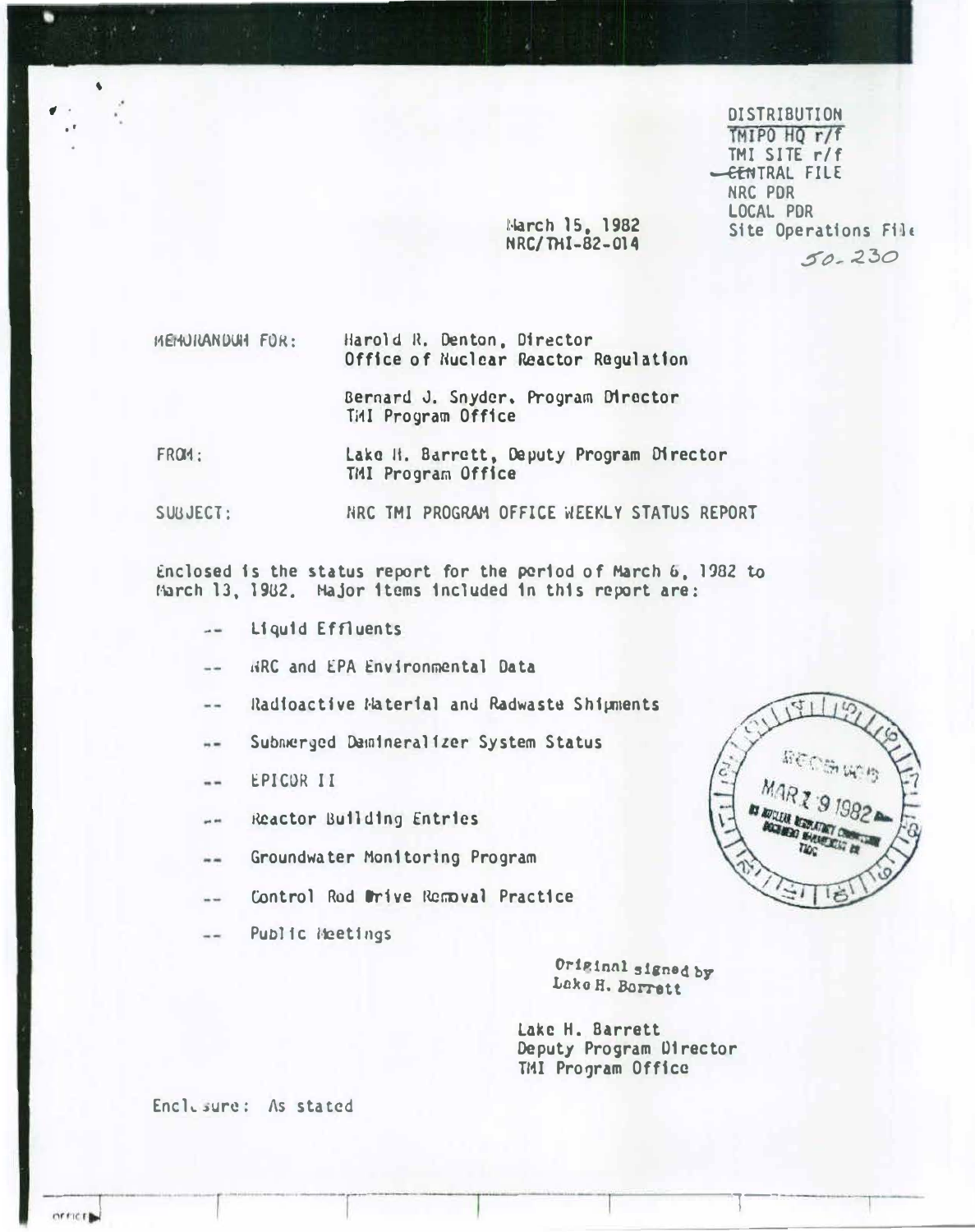Harold R. Denton Bernard J. Snyder

cc w/encl: **EDO OGC** Office Directors Commissioner's Technical Assistants NRR Division Directors  $64 - 15$ Regions: Directors IE Division Directors **TAS EIS** TMI Program Office Staff (15) **PHS EPA DOE** Projects Br. #2 Chief, DRPI, RI DRPI Chief, RI Public Affairs, RI State Liaison, RI

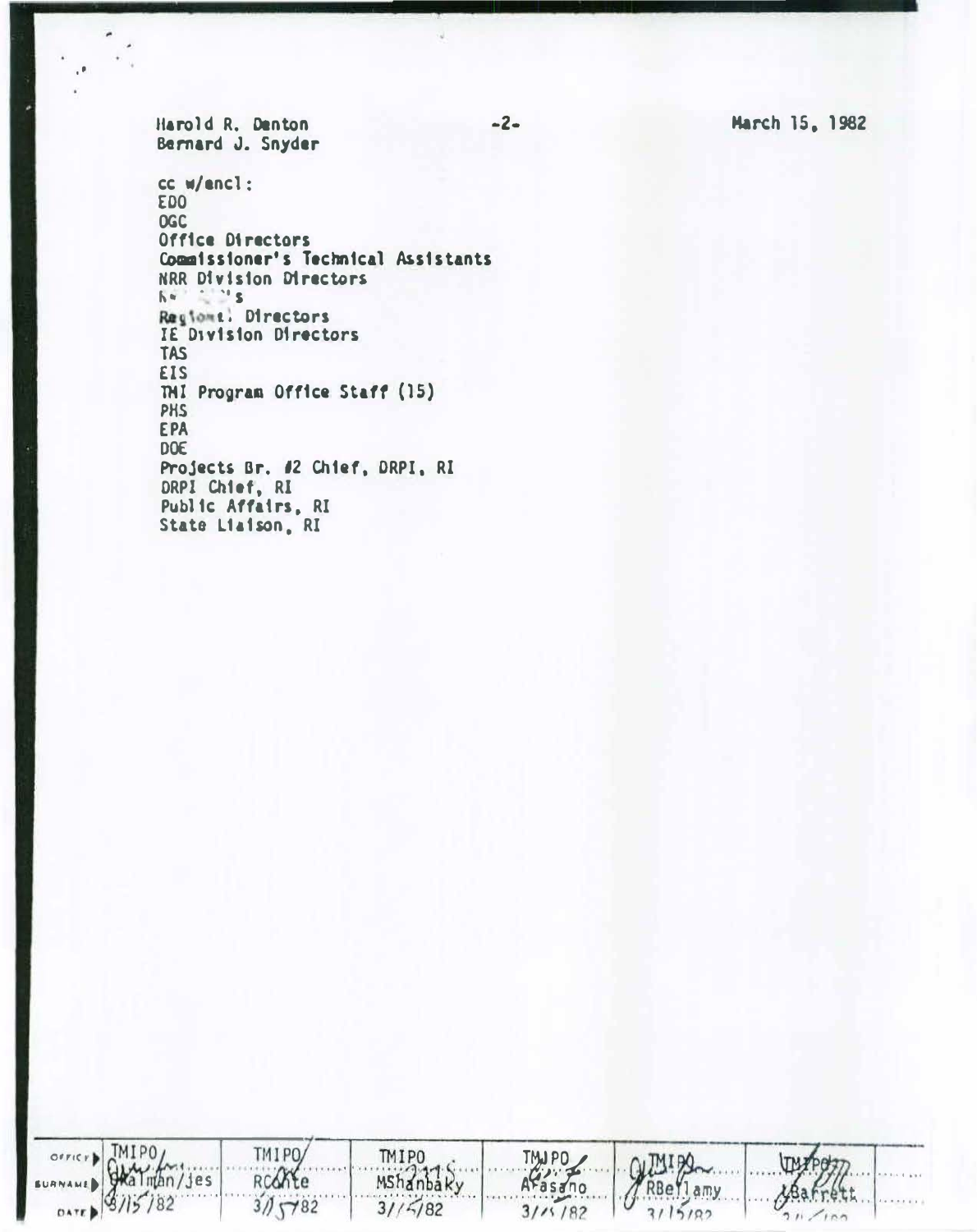#### NRC TMI PROGRAM OFFICE WEEKLY STATUS REPORT

March 6, 1982 - March 13, 1982

Plant Status

Core Cooling Mode: Heat transfer from the reactor coolant system (RCS} loops to reactor building ambient.

Available Core Cooling Modes: Decay heat removal systems. Long term cooling "8" (once through steam generator-B).

RCS Pressure Control Mode: Standby pressure control {SPC) system.

Backup Pressure Control Modes: M1n1 decay heat removal (MOHR) system. Decay heat removal (DHR) system.

Major Parameters (as of 0500, March 12, 1982) {approximate values) Average Incore Thermocouples: 103°F Maximum Incore Thermocouple: 133°F

RCS loop Temperatures:

| Hot Leg                 | 94 °F        | 97°F         |
|-------------------------|--------------|--------------|
| Cold Leg $(1)$<br>$(2)$ | 77°F<br>81°F | 80°F<br>85°F |

RCS Pressure: 96 psig

Reactor Building: Temperature: 60°F<br>Water level: Eleva Water level: Elevation 283.1 ft. (0.4 ft. from floor)<br>Pressure: -0.2 psig Pressure: -0.2 psig Airborne Radionucli de Concentrations: 2.1 E-7 uCi/cc H3 (sample taken 3/8/82) 1.5 E-6 uCi/CC Kr<sup>85</sup> (sample taken 3/1/82)

Effluent and Environmental {Radiological) Information

1. liquid effluents from the TMI s 1te released to the Susquehanna River after processing. were made w1thin the regulatory limits and in accordance with NRC requirements and City of Lancaster Agreement dated February 27, 1980.

During the period March 5, 1982, through March 11, 1982, the effluents contained no detectable radioactivity at the discharge point and individual effluent sources, which originated within Unit 2, contained no detectable radioactivity.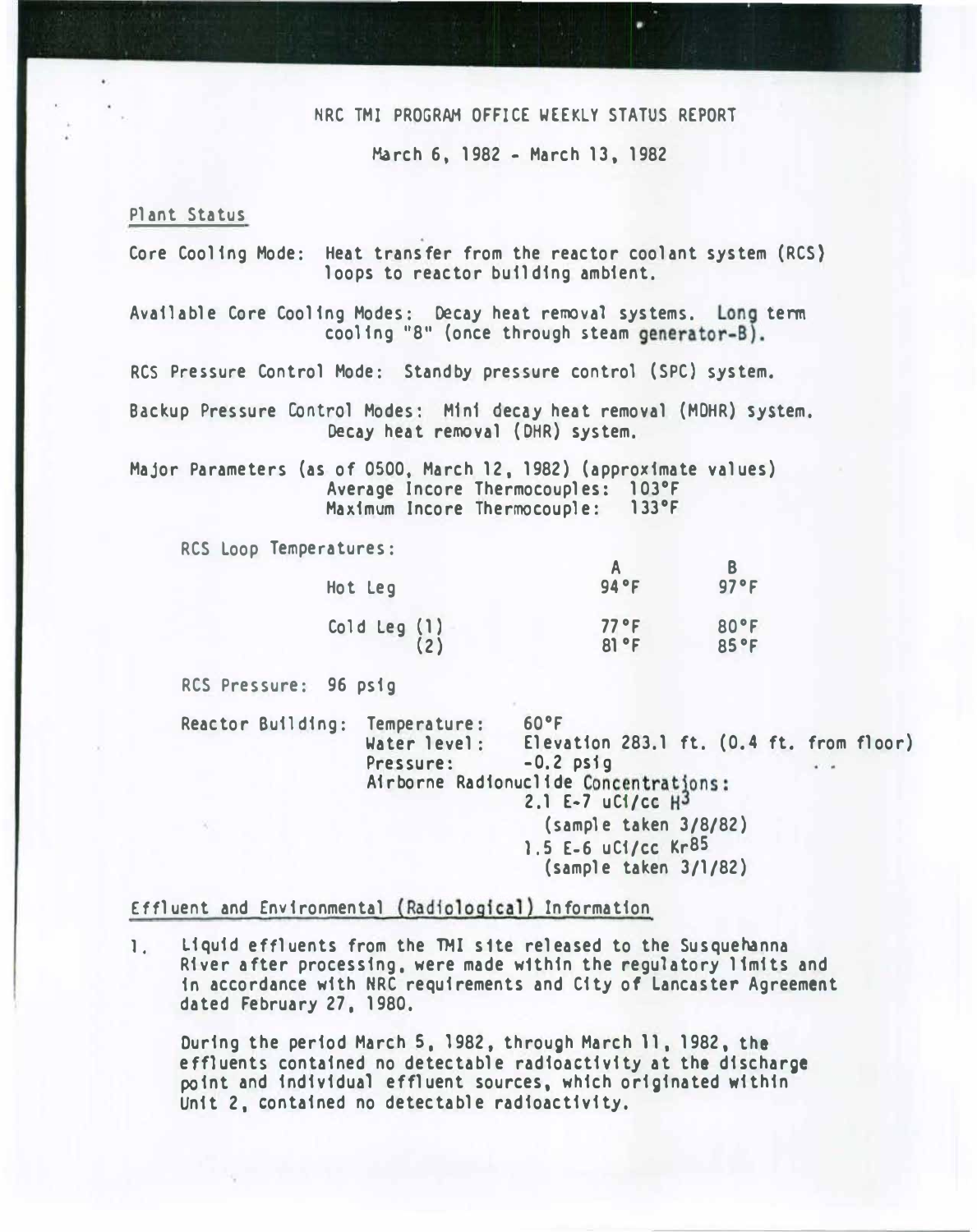- 2. Environmental Protection Agency (EPA) Environmental Data.
	- The EPA Middletown Office has not received the analytical  $-$ results for Kr-85 measurements around the TMI site from the EPA's Counting Laboratory at Las Vegas, Nevada. When these results become available, they will be included in a subsequent report.
	- No radiation above normally occurring background levels was  $$ detected in any of the samples collected from EPA's air and gamma rate networks during the period from March 3, 1982 through March 11, 1982.
- 3. NRC Environmental Data. Results from NRC monitoring of the environment around the TMl site were as follows:
	- The following are the NRC air sample analytical results for  $\sim$   $$ the onsite continuous air sampler:

| Sample   | Period                         | $L =  3 $ $LS =  3 $<br>$(uC1/cc)$ $(uC1/cc)$ |
|----------|--------------------------------|-----------------------------------------------|
| $HP-310$ | March 3, 1982 - March 10, 1982 | $\le 6.2$ E-14 $\le 6.2$ E-14                 |

- 4. License Radioactive Material and Radwaste Shipments.
	- On Friday, March 5, 1982, 45 drums containing contaminated  $\blacksquare$ laundry from Unit 1 and Unit 2 were shipped to Tri-State Industrial Laundries, Utica, New York.
	- On Tuesday, March 9, 1982, fourteen liquid samples from Unit. 2  $\sim$   $\sim$ (various plant locations) were shipped to the Westinghouse Electric Corp. Laboratory, Waltz Mills Site, Madison, Pennsylvania.
	- On Thursday, March 9, 1982, one package {Unit 2 air sample  $- -$ HPR 221 B) was mailed to Science Applications Inc., Rockville, Maryland.
	- On Thursday, March 9, 1982, two liquid samples from Unit 1<br>(precoat A) were shipped to the Westinghouse Electric Corp. (precoat A) were shipped to the Westinghouse Electric Corp.<br>Laboratory, Waltz Mills Site, Madison, Pennsylvania.

#### Major Activities

1. Submerged Demineralizer System (SDS). Processing of batch 22 was complet , 1982. The batch 22 process parameters are included in Attachment 1. Processing of batch 23 (bleed tank water) continued throughout the week. After batch 23 is processed, the SDS will be secured for minor maintenance. Reactor coolant system water processing through the SDS is scheduled to commence 1n May, .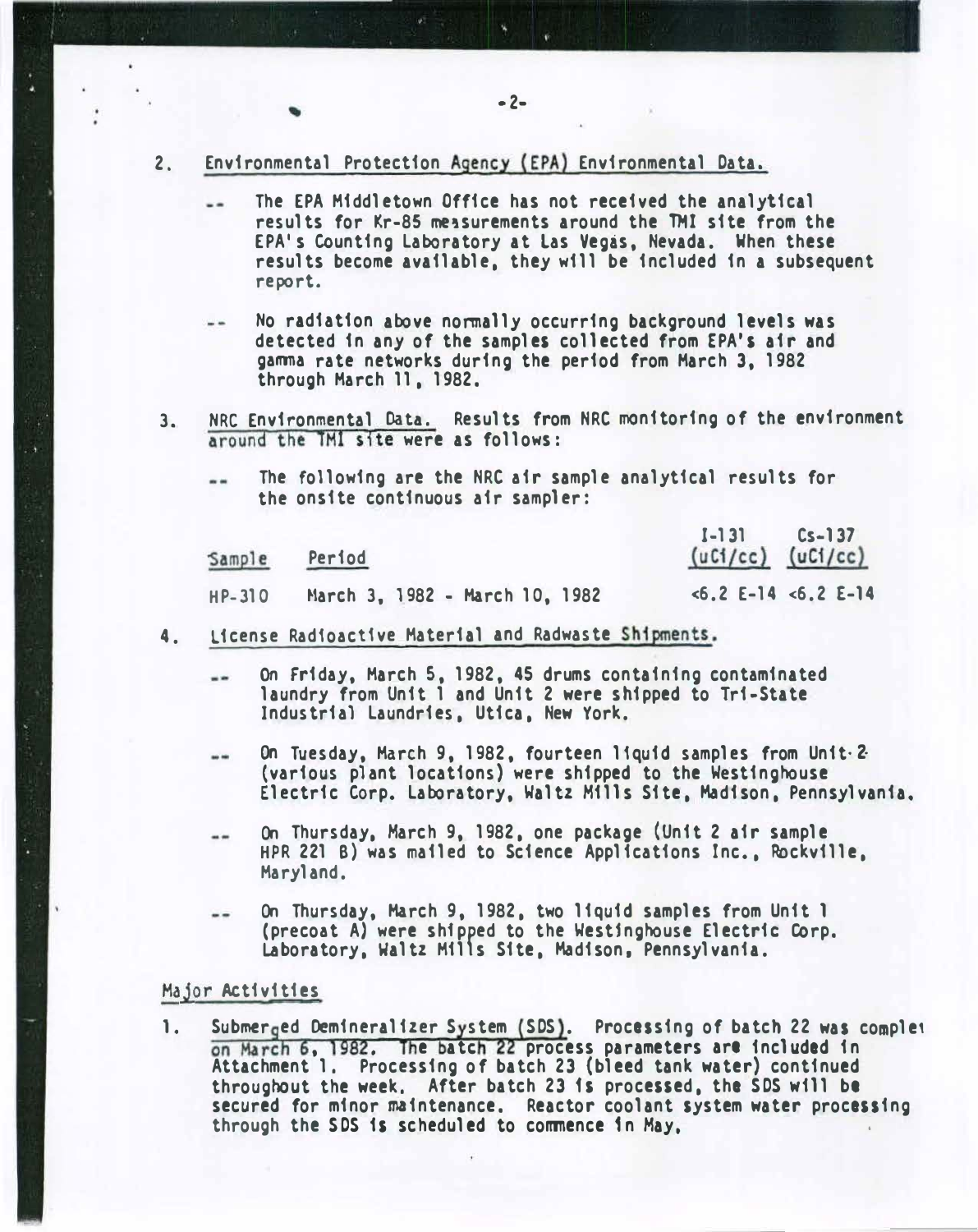- 2. EPICOR 11. The EPICOR II system continued to process SDS effluents during the week. Performance parameters are included in Attachment 1.
- 3. Reactor Building Entries. The gross decontamination experiment has proceeded on schedule during the past week. The following surfaces have been flushed with water in various combinations of pressure and temperature: 305 ft. elevation floors, 347 ft. elevation floors, polar crane surfaces and the refueling pool. Approximately 6,000 gallons of processed water have been used for the flushes. The effectiveness of the flushes in removing surface contamination and decreasing ambient radiation levels will be evaluated after the post decontamination surveys are completed. The flushing and data gathering phase of the experiment is scheduled to be completed during four reactor building entries next week.
- 4. Groundwater Monitoring Program. Based on the most recent test boring samples, tritium concentrations in the ground water have remained essentially in the same range as reported in previous Weekly Status Reports. Attachment 2 contains a sketch of the test boring locations with the most recent tritium concentrations 1n pCi/liter annotated next to each boring. Weekly water samples are taken from borings 1, 2, 3, 10, 16, and 17. The other test borings are sampled monthly. Except for tritium. there have been no other radioisotopes detected in the latest water samples.
- 5. Control Rod Drive Removal Practice. A proposed technique for inspecting the interior of the Unit 2 reactor vessel with a television camera will be practiced on Monday and Tuesday, March 15 and 16, 1982, in the Unit 1 reactor building. The technique was proposed by the Technical Assistance and Advisory Group (TAAG) and involves removing a control rod drive lead screw to make an opening 1n the top of the reactor vessel head for television camera insertion. It is expected that this technique will permit a visual inspection of the top of several fuel assemblies.

The entire procedure will be implemented on the Unit 1 reactor in conjunction with the Unit 1 examination of primary system components for signs of possible deterioration. The Unit 1 lead screw removal, visual inspection of the reactor vessel interior, and lead screw replacement is scheduled to be performed over the two day period.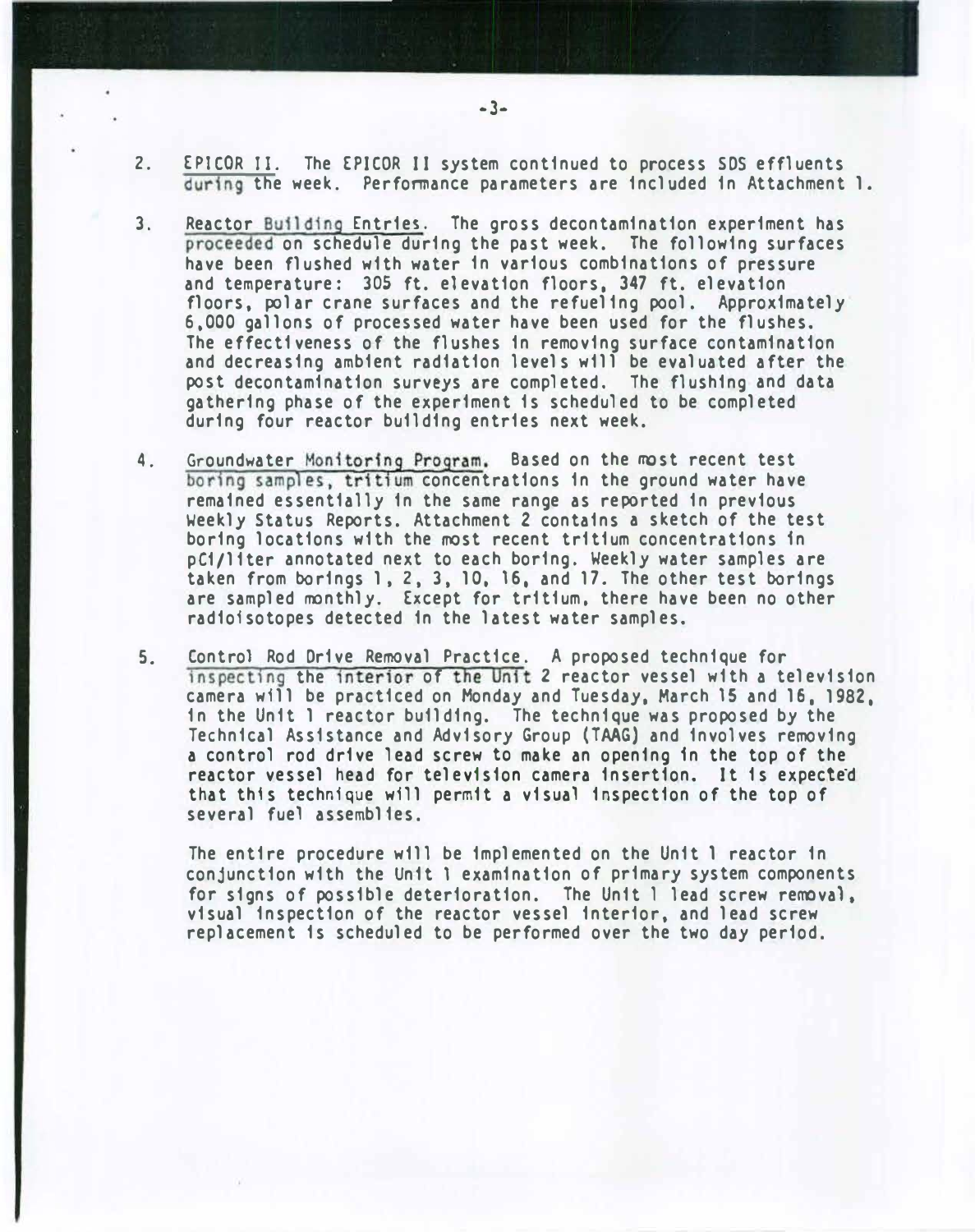### Past Meeting

On Saturday. March 13. 1982, Lake Barrett addressed the Society of Manufacturing Engineers in Williamsport, PA. The major topics of discussion were nuclear power, the accident at·TMI, TMI cleanup, waste management, risks of alternate energy production and public confidence in nuclear energy.

### Future Meetings

On Wednesday, April 14, 1982, Lake Barrett will be the keynote speaker for the Southern Pennsylvania Association Occupational Health Nurses, to be held at the Holiday Inn in York.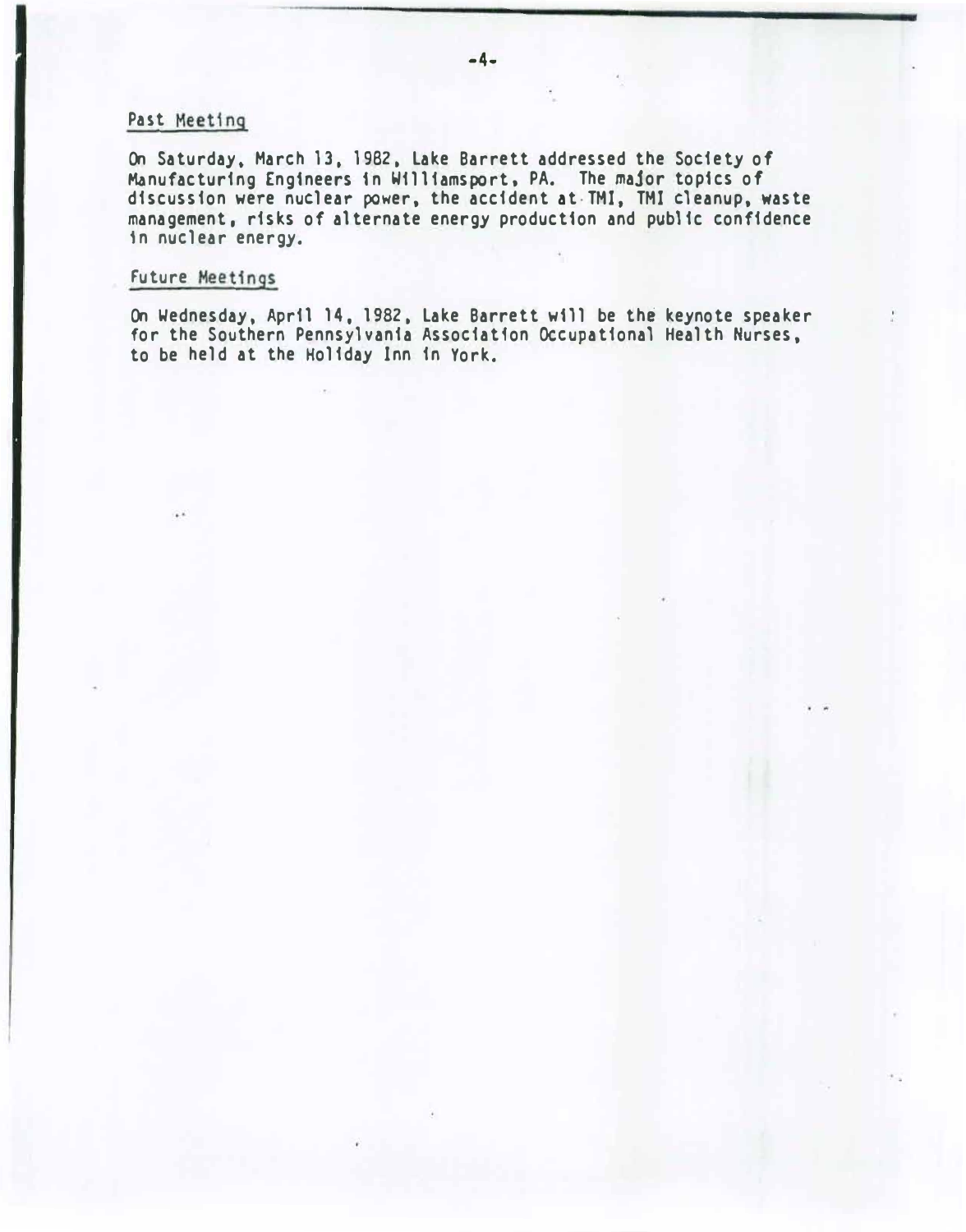# ATTACHMENT 1

,

## SOS Performance for Batch Number 22

| Radionuclide | Average<br>Influent<br>(uc/m) | Average<br>Effluent<br>(uc/ml) | Average<br>DF       |
|--------------|-------------------------------|--------------------------------|---------------------|
| Cestum 137   | $1.2 \times 10^2$             | $5.4 \times 10^{-4}$           | $2.3 \times 10^5$   |
| Strontium 90 | 4.7                           | $5.7 \times 10^{-3}$           | $8.3 \times 10^{2}$ |

EPICOR II Performance<br>March 2, 1982 to March 8, 1982

| Radionuclide | Average<br>Influent<br>(uc/m) | Average<br>Effluent<br>(uc/ml) | Average<br>DF        |
|--------------|-------------------------------|--------------------------------|----------------------|
| Cesium 137   | $4.8 \times 10^{-4}$          | $1.8 \times 10^{-7}$           | $2.7 \times 10^{3}$  |
| Strontium 90 | $5.4 \times 10^{-3}$          | $1.3 \times 10^{-5}$           | $24.2 \times 10^2$   |
| Antimony 125 | $5.0 \times 10^{-3}$          | $< 2.8 \times 10^{-7}$         | $>1.8 \times 10^{4}$ |